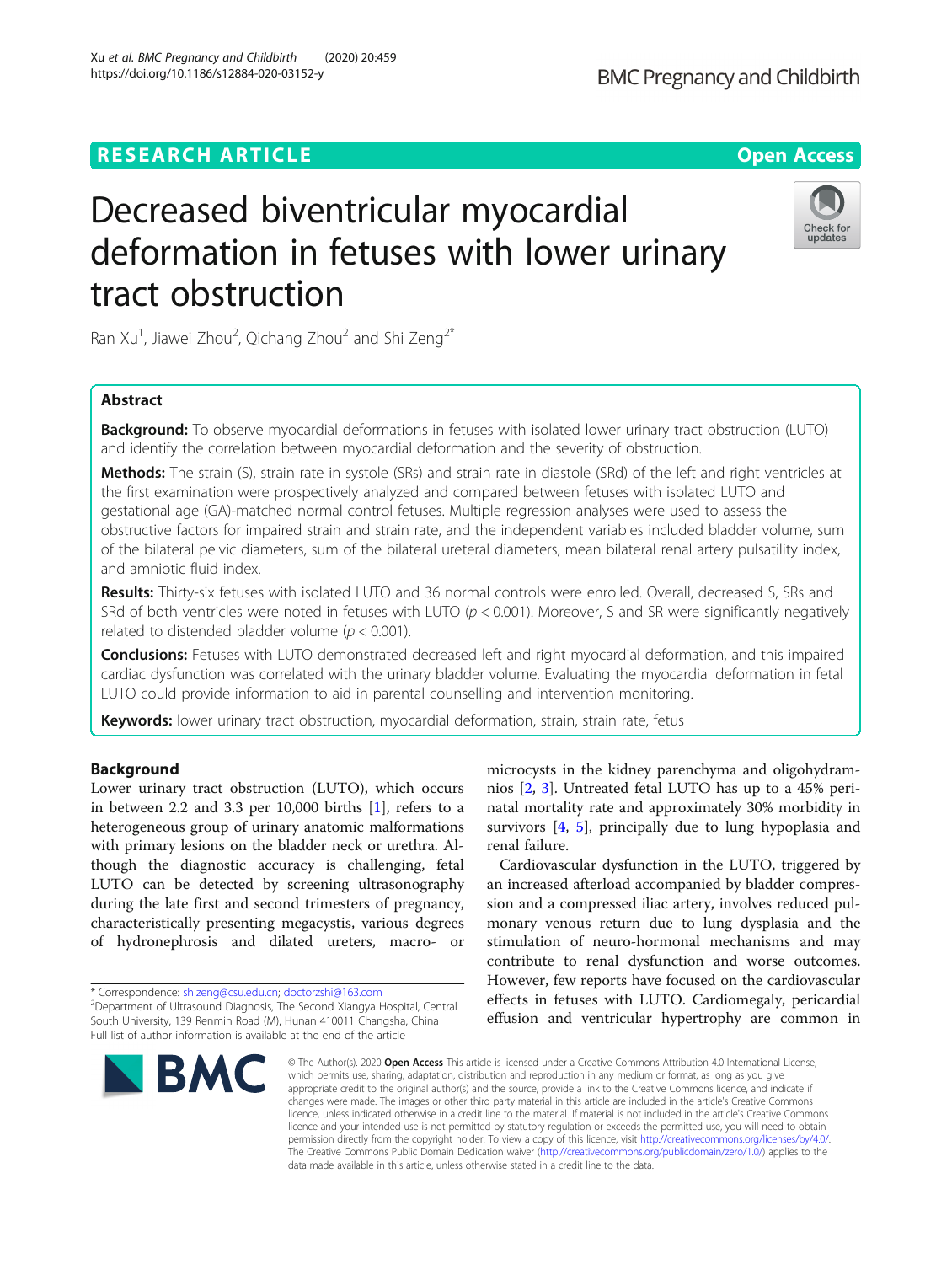fetal LUTO [\[6](#page-5-0)–[8](#page-5-0)]. Right ventricular filling compliance, such as a decreased tricuspid valve E/A ratio [\[6](#page-5-0)] and longer right ventricular isovolumetric relaxation time [[8\]](#page-5-0), as well as a worse left ventricular myocardial performance index [[7\]](#page-5-0), have been noted. To date, there are no detailed data on the characteristics of myocardial deformations in fetuses with isolated LUTO. Therefore, in this study, we aimed to (1) observe biventricular myocardial deformations in fetuses with isolated LUTO with giant bladder and (2) identify the correlation between myocardial deformation and the severity of LUTO.

#### Methods

A prospective cross-section observational study was conducted at the Second XiangYa Hospital of Central South University in China from January 2015 to December 2018. The study population consisted of pregnant women with an ultrasonic appearance of fetal LUTO, including a distended fetal urinary bladder (enlarged bladder failing to empty over a period of 45 min from the second trimester onward [[9\]](#page-5-0)), fetal hydronephrosis and ureterectasis (Fig. 1). We excluded suspected LUTO fetuses of less than 18 gestation weeks due to the hardacquiring heart image. The other exclusion criteria were as follows: presence of abnormalities in other organ systems; chromosomal abnormalities; and associated maternal complications, such as gestational diabetes, preeclampsia, and thyroid disease. Only the initial examination data were used to analyze if more than one scan was performed on the fetuses. None of the fetuses had any intervention done prior to initial evaluation (i.e. vesicocentesis). The perinatal outcome was noted. The etiology of the LUTO was determined based on the autopsy or postanatal examinations, such as physical check-up, urethroscope, voiding cystourethrography or surgical pathology. The normal control group was randomly collected from nonconsecutive, low-risk, gestational age (GA)-matched healthy pregnant women.

Written informed consent was obtained from all families, and this study was approved by the institutional review board at the Second Xiangya Hospital of Central South University.

Screening obstetrical ultrasound was performed for all fetuses by one investigator (Z.S.) using a Sequoia 512 ultrasound system with a 6C2 transducer at 2.5– 6.0 MHz (Siemens Medical Solutions USA, Inc., Mountain View, CA, USA). The three diameters of the urinary bladder were measured and used to calculate the bladder volume using the following formula: longitudinal diameter × transverse diameter × anteroposterior diameter ×  $π/6$  [[10\]](#page-5-0). The pulsatility index (PI) of the renal arteries was measured in the renal arterial trunk away from the aorta and before any visible branches on a coronal view of the fetal abdomen, with an angle of insonation as close as possible to 0°. The presence of renal cortical cysts, the anteroposterior diameter of the pelvis, ureteral diameter, amniotic fluid index (AFI), PI of the middle cerebral artery (MCA) and umbilical artery (UI) were also recorded.

Fetal echocardiograms were performed at the same time after obstetrical ultrasound screening for all fetuses by one investigator (Z.QC) who was blinded to the group status. Standard and multiple views of the fetal heart were obtained  $[11]$  $[11]$  $[11]$ , and specific attention was paid to the following issues for the purpose of this study: (1) cardiac/ thoracic ratio (C/T ratio), presence of pericardial effusion (defined as fluid  $\geq 2$  mm during diastole), thickness of the left and right ventricle; (2) presence of fusion of the E wave with the A wave across both mitral and tricuspid valves; and (3) presence of holosystolic mitral and tricuspid regurgitation. The myocardial deformation was performed by one observer who was blinded to the group status and echocardiography manifestation using vector velocity imaging software (VVI; Siemens Medical Solutions, Olympia, Washington). Briefly, as our previously



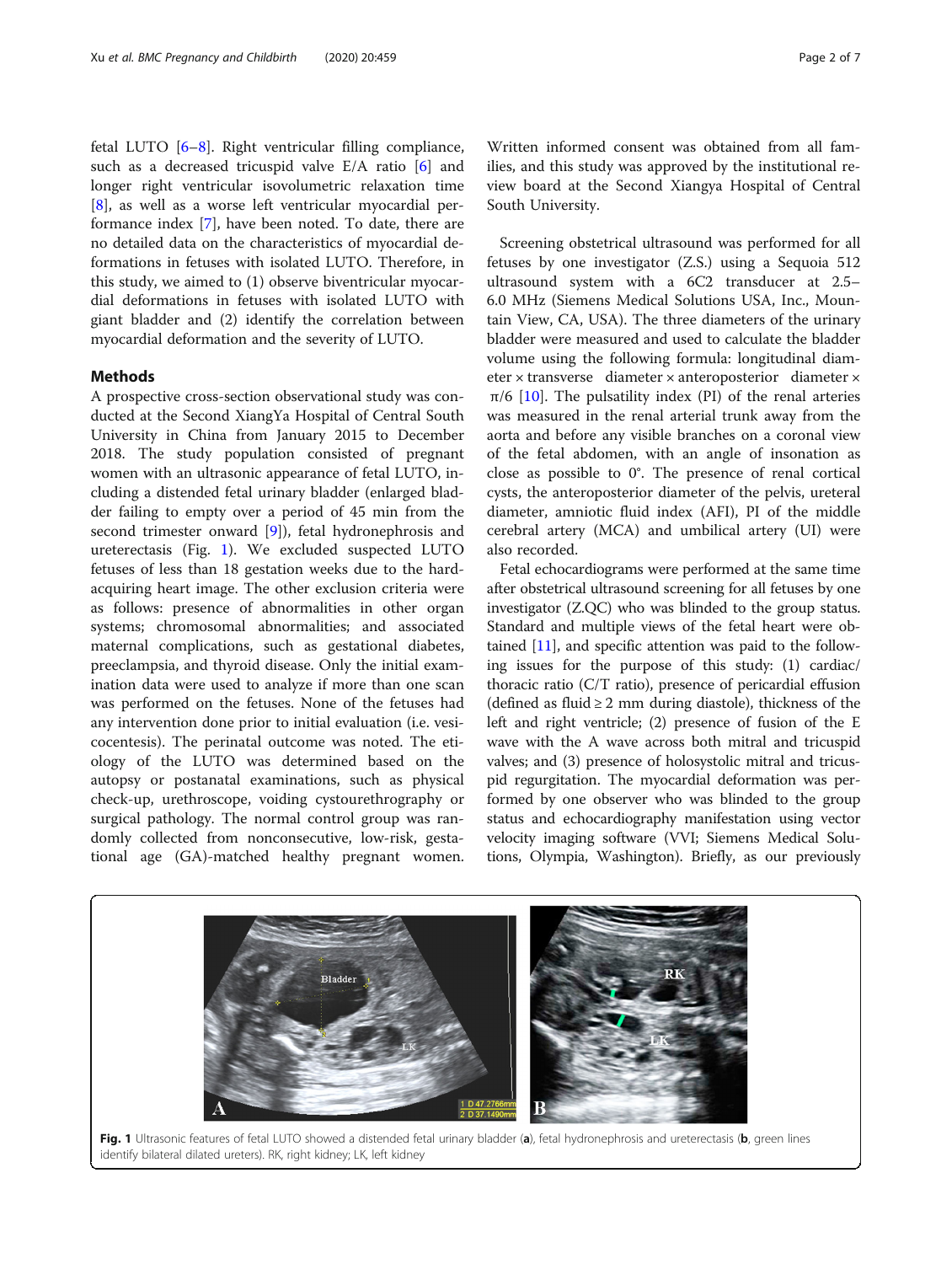reported [[12](#page-5-0), [13](#page-5-0)], a high-quality cine (40–50 frames/sec) of the apical four-chamber view was digitally stored, followed by identification of the cardiac cycle using Mmode and tracing the ventricular endocardium. The myocardial deformation parameters, including the strain (S) and strain rate for systole (SRs) and the strain rate for diastole (SRd), were automatically calculated. S, SRs and SRd of both the left ventricle (LV) and right ventricle (RV) were recorded in this investigation.

Data are presented as the mean  $\pm$  SD or frequencies (percentage), as appropriate. Data were compared between normal controls and fetuses with LUTO using Student's t-tests or Fisher's exact test. After testing the correlations between myocardial deformation parameters and the severity of obstruction in the fetuses with LUTO using Pearson's correlation coefficient, multiple regression analyses with the stepwise method were calculated to identify the factors for impaired strain and strain rate; the independent variables included mean bilateral renal artery PI, bladder volume, sum of the bilateral pelvic diameters, sum of the bilateral ureteral diameters and AFI. Two-sided P < 0.05 was considered significant. All statistical analyses were performed using PASW statistics software [PASW (SPSS) statistics 18.0, IBM].

# Results

A total of 59 fetuses with suspected LUTO were initially enrolled, but 23 cases were excluded, including 2 with excessive fetal movement resulting in poor echocardiographic images, 11 without follow-up, 6 with postnatally confirmed nonobstructive lesions (four infants with vesicoureteral reflux and two with normal micturition) and 4 with congenital syndrome (two infants with megacystis-microcolon-intestinal hypoperistalsis syndrome, one with macrosomia syndrome and one with prune belly syndrome). Finally, 36 fetuses with isolated LUTO and 36 GA-matched normal controls were studied. The GA at the initial examination was  $21.5 \pm 1.2$ weeks. The perinatal outcomes of fetuses with LUTO are summarized in Table 1.

Compared with controls, the fetuses with LUTO undoubtedly had increased bladder volume, dilated pelvic and ureteral diameters and reduced amniotic fluid volume  $(p < 0.001)$ . Eighteen (50%) fetuses with LUTO showed classic keyhole signs. Although 8 fetuses with LUTO (22.2%) demonstrated cortical renal cysts, the mean PI of the bilateral renal artery did not differ.

Regarding echocardiogram manifestations, fetuses with LUTO demonstrated an increased C/T ratio ( $p < 0.001$ ), more cases of RV hypertrophy and blood flow fusion across the tricuspid valve ( $p < 0.05$ ). Moreover, the fetuses with LUTO demonstrated overall decreased myocardial deformation in both the left and right ventricles,

| Postnatal diagnosis:                  |                 |
|---------------------------------------|-----------------|
| PUV, n (%)                            | 20 (55.5%)      |
| AUV, n (%)                            | 5 (13.9%)       |
| UA, n (%)                             | 5 (13.9%)       |
| US, n (%)                             | 4 (11.1%)       |
| MS, n (%)                             | 2(5.5%)         |
| Outcome of pregnancy                  |                 |
| TOP, n (%)                            | 14 (38.8%)      |
| IUFD, $n$ $(\%)$                      | 3(8.3%)         |
| Live birth, n (%)                     | 19 (52.8%)      |
| Postnatal treatment and outcome       |                 |
| Follow-up period, month               | $30.9 \pm 19.6$ |
| Endoscopic surgery, n (%)             | 19 (100%)       |
| <sup>a</sup> Renal dysfunction, n (%) | 3 (15.8%)       |

<sup>a</sup>was defined as KDOQI CKD2 or higher (eGFR < 90 ml/min/1.73 m<sup>2</sup>) at the end of follow up

PUV posterior urethral valves; AUV anterior urethral valves; UA urethral atresia; US urethral stenosis; MS meatal stenosis; TOP termination of pregnancy; IUFD intrauterine fetal death

including the strain and strain rate in systole and diastole  $(p < 0.001$ , Table [2](#page-3-0)). Multiple regression analyses showed that the strain and strain rate of both ventricles were significantly negatively related to distended bladder volume ( $p < 0.001$ , Fig. [2](#page-4-0)).

# **Discussion**

The effect on the myocardium in the LUTO group was present in utero, demonstrated as an overall decreased strain and strain rate in both the left and right ventricles, as well as negative correlations with the degree of obstruction.

Cardiac geometry in fetuses with LUTO showed an increased C/T ratio and ventricular hypertrophy, similar to previous reports [\[6,](#page-5-0) [7\]](#page-5-0). RV diastolic dysfunction in fetal LUTO was previously observed, reflected as a decreased tricuspid valve  $E/A$  ratio  $[6]$  $[6]$  and a longer RV isovolumetric relaxation time [\[8](#page-5-0)]. LV diastolic dysfunction was previously demonstrated as a shorter mitral valve (MV) inflow time and higher LV MPI [\[7\]](#page-5-0). Our study showed significantly decreased strain and strain rates in systole and diastole of both ventricles, indicating overall myocardial dysfunction in fetal LUTO.

Hemodynamic alterations in fetal LUTO contributes to cardiac dysfunction. On the one hand, both the afterload and preload of the RV were found to be increased in the setting of LUTO. The extended bladder could mechanically compress the iliac arteries and the origins of the umbilical arteries and cause an increased afterload

Fetus with LUTO  $(n = 36)$ 

|  | <b>Table 1</b> The outcome of fetuses with LUTO $(n = 36)$ |  |  |  |
|--|------------------------------------------------------------|--|--|--|
|--|------------------------------------------------------------|--|--|--|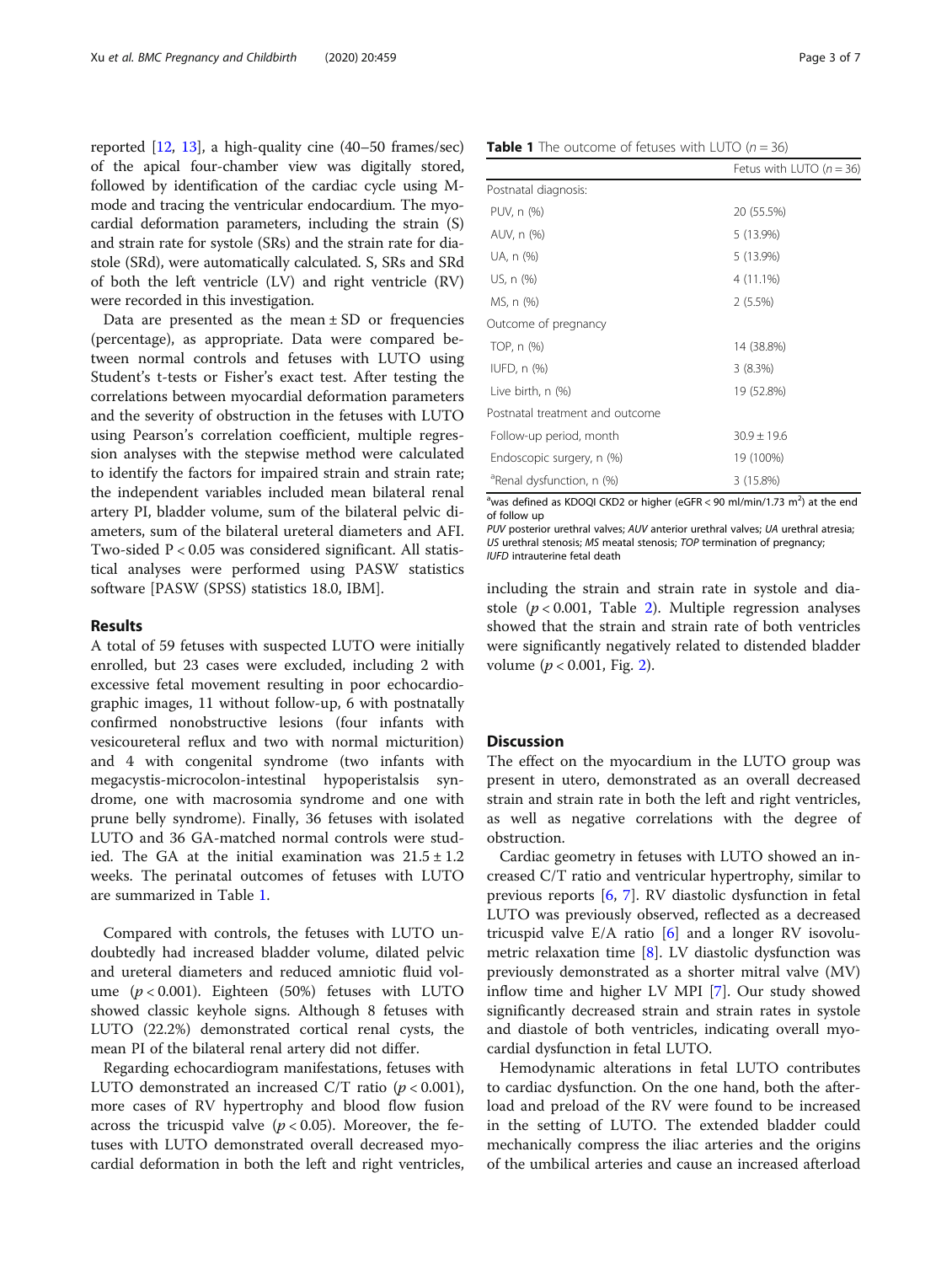<span id="page-3-0"></span>

| <b>Table 2</b> The ultrasonic manifestation and myocardial deformation in the cohort of studies ( $n = 72$ ) |  |
|--------------------------------------------------------------------------------------------------------------|--|
|--------------------------------------------------------------------------------------------------------------|--|

|                                      | Fetus with LUTO ( $n = 36$ ) | Normal control ( $n = 36$ ) | $\mathsf P$  |
|--------------------------------------|------------------------------|-----------------------------|--------------|
| Maternal age, years                  | $30 \pm 6$                   | $29 \pm 4$                  | 0.36         |
| GA at initial examination, weeks     | $21.5 \pm 1.2$               | $21.5 \pm 1.2$              | $\mathbf{1}$ |
| EFW at initial examination, q        | $404.5 \pm 89.3$             | $416.2 \pm 82.3$            | 0.92         |
| Male, n (%)                          | 34 (94%)                     | 25 (69.4%)                  | 0.01         |
| Obstruction manifestation            |                              |                             |              |
| Bladder volume, cm <sup>3</sup>      | $42.7 \pm 8.6$               | $8.6 \pm 3.8$               | < 0.001      |
| Keyhole sign, n (%)                  | 18 (50%)                     | $\overline{0}$              | < 0.001      |
| Pelvic diameters <sup>a</sup> , mm   | $18 \pm 4$                   | $2 \pm 2$                   | < 0.001      |
| Ureteral diameters <sup>b</sup> , mm | $4 \pm 1$                    | $\mathbf 0$                 | < 0.001      |
| $RA-PIc$                             | $2.00 \pm 0.10$              | $1.97 \pm 0.14$             | 0.28         |
| Renal cortical cysts, n (%)          | 8 (22.2%)                    | $\mathbf 0$                 | < 0.01       |
| Oligo-/anhydramnios, n (%)           | 22 (61.1%)                   | $\mathsf{O}\xspace$         | < 0.001      |
| AFI                                  | $42 \pm 36$                  | $138 \pm 26$                | < 0.001      |
| Echocardiogram                       |                              |                             |              |
| C/T                                  | $0.35 \pm 0.06$              | $0.30 \pm 0.02$             | < 0.001      |
| PE, n (%)                            | 5 (13.9%)                    | $\mathbf 0$                 | 0.05         |
| LV hypertrophy, n (%)                | 4 (11.1%)                    | $\overline{0}$              | 0.11         |
| LV thickness, mm                     | $2.0 \pm 0.4$                | $1.9 \pm 0.3$               | 0.09         |
| RV hypertrophy, n (%)                | 6 (16.7%)                    | $\Omega$                    | 0.03         |
| RV thickness, mm                     | $2.1 \pm 0.4$                | $1.9 \pm 0.2$               | 0.05         |
| MVR, n (%)                           | 3 (8.3%)                     | $\mathbf 0$                 | 0.24         |
| TVR, n (%)                           | 5 (13.9%)                    | $\mathbf 0$                 | 0.05         |
| MV fusion, n (%)                     | 4 (11.1%)                    | $\overline{0}$              | 0.11         |
| TV fusion, n (%)                     | 7 (19.4%)                    | $\mathbf 0$                 | 0.01         |
| Myocardial deformation               |                              |                             |              |
| LV-S, %                              | $-16.03 \pm 2.89$            | $-20.21 \pm 1.61$           | < 0.001      |
| $LV$ -SRs, s <sup>-1</sup>           | $-1.57 \pm 0.27$             | $-2.07 \pm 0.17$            | < 0.001      |
| LV-SRd, $s^{-1}$                     | $1.51\pm0.32$                | $1.95 \pm 0.43$             | < 0.001      |
| RV-S, %                              | $-16.35 \pm 2.70$            | $-26.42 \pm 1.96$           | < 0.001      |
| $RV-SRs, s-1$                        | $-1.73 \pm 0.27$             | $-2.61 \pm 0.81$            | < 0.001      |
| $RV-SRd, s-1$                        | $1.81\pm0.26$                | $2.54 \pm 0.56$             | < 0.001      |

<sup>a</sup>The sum of the anteroposterior diameter of the bilateral pelvis; <sup>b</sup>sum of the bilateral ureteral diameters;<sup>c</sup>The mean of the bilateral renal artery pulsatility index; GA gestational age; EFW estimated fetal weight; RA renal artery; AFI amniotic fluid index; C/T cardiothoracic ratio; PE pericardial effusion; LV left ventricle; RV right ventricle; MVR mitral valve regurgitation; TVR tricuspid valve regurgitation; S strain; SRs strain rate in systole; SRd strain rate in diastole

of the RV. Such vascular compression and increased impedance in the fetus with LUTO have been observed by Rychik J [\[6](#page-5-0)], showing a lower PI in the lower distal descending aorta and bilateral iliac arteries. Increased preload is caused by renin–angiotensin–aldosterone system (RAAS)‑mediated fluid overload. Experiments on fetal sheep [[14\]](#page-5-0) demonstrated that fetal partial ureteral obstruction can cause upregulation of the levels of renin, angiotensinogen and angiotensin receptors, which result in water and salt retention. On the other hand, the preload of the LV was decreased due to reduced pulmonary vein return associated with lung hypolasia, which is

common in fetal LUTO. Such a diminished preload of the LV in fetal LUTO has been observed by Cohen J [\[7](#page-5-0)], showing a reduced LV cardiac index, and could result in diminished forward flow to the coronary arteries and less myocardial perfusion.

Other contributions to the overall cardiac dysfunction are triggered by obstructive uropathy. Renal damage and loss of renal function have been observed in fetuses with LUTO through fetal histopathology and urinary/serum tests. Fetal and neonatal animal models of ureteral obstruction have demonstrated decreased renal mass, reduced number of nephrons, loss of tubular cells and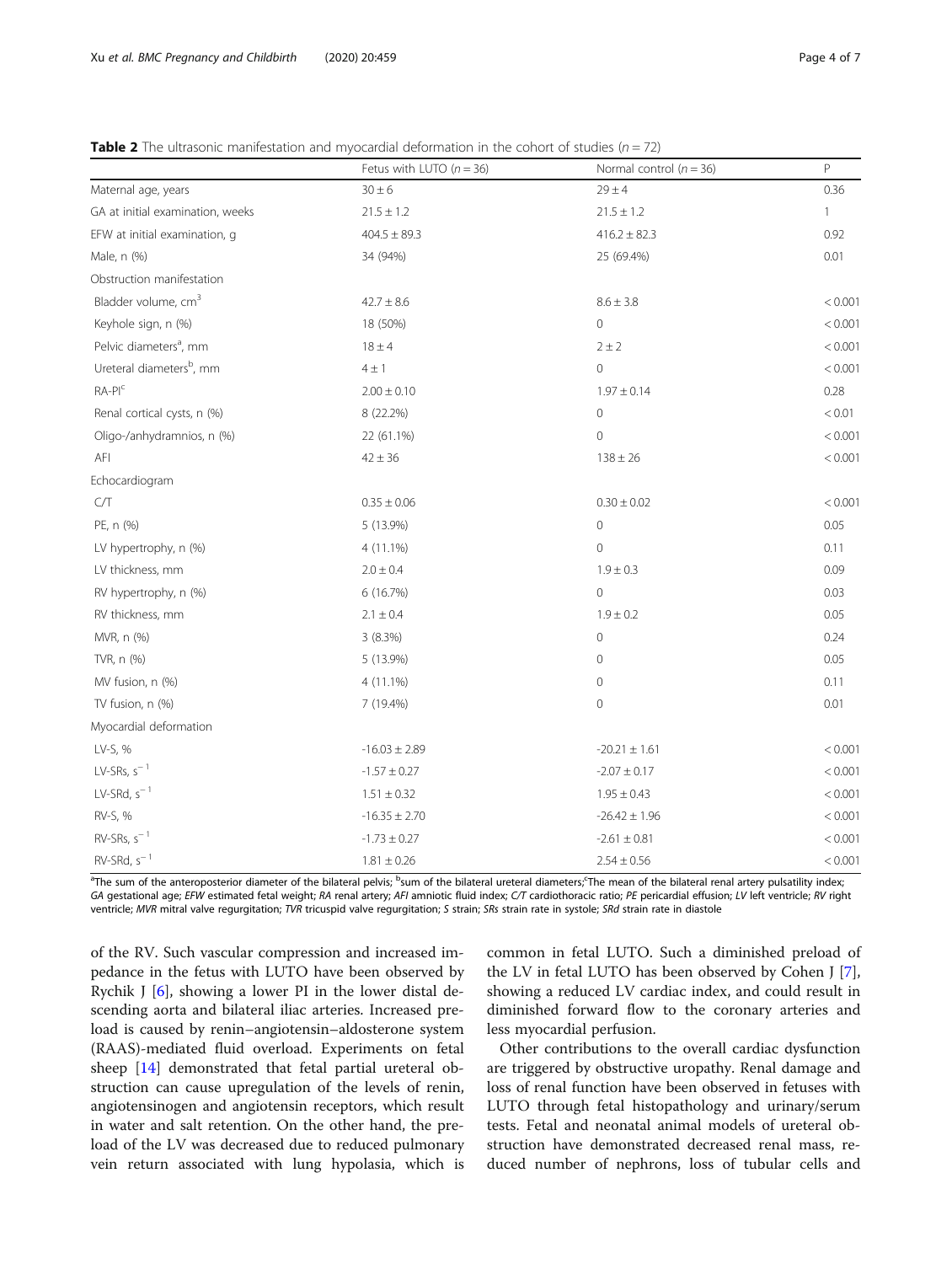<span id="page-4-0"></span>



collecting ducts, a decreased glomerular number and glomerular filtration rate, and increased interstitial fibrosis [[15,](#page-5-0) [16](#page-5-0)]. Furthermore, human fetal autopsy has revealed higher rates of mesenchymal and tubular apoptosis [[17\]](#page-5-0). Abnormal fetal urinary/serum examinations in LUTO, reflected as increased urinary β-2 microglobulin [\[18](#page-5-0)], urinary sodium and calcium [\[18](#page-5-0)], and 12 fetal urinary peptides [[19\]](#page-5-0), as well as serum β-2-microglobulin [[20](#page-5-0)], have been observed and noted to have strong predictive value for poor postnatal renal function. The renal dysfunction in fetal LUTO, through a number of pathways [\[21](#page-5-0)] relevant to hormonal responses, inflammation/oxidative stress and metabolic changes, can induce cardiac fibroblast proliferation[[22\]](#page-5-0), endothelial dysfunction [[23\]](#page-5-0) and cardiac remodeling[[24](#page-5-0), [25](#page-5-0)]and eventually cause overall cardiac dysfunction.

Our study found that fetuses with severe bladder extension were associated with worse myocardial strain and strain rates. On the one hand, the larger the urinary bladder was, the higher the compression on the iliac artery and the intraabdominal pressure were. As a result, the hemodynamic contributor to cardiac malfunction was magnified. On the other hand, the larger the urine bladder was, the worse was the renal dysfunction presented. Recently, Fontanella F [\[26\]](#page-5-0) found that the bladder volume at diagnosis was the best single predictor of a severely decreased estimated glomerular filtration rate in LUTO fetuses referred before the 26th week of gestation. Moreover, an increased bladder volume was also correlated with oligohydramnios in our cohort, and oligohydramnios was reported to predict postnatal renal impairment with a positive likelihood ratio of 17.0 [[27](#page-6-0)] Such impairment of renal function can result in cardiac dysfunction via the abovementioned pathways.

The potential limitation of this study was the absence of invasive fetal urine/serum biometry due to the lack of fetal intervention in our region. However, we measured a correlation between ultrasound features and cardiac deformation, which could provide more useful information for prenatal counseling for most developing countries and regions. In addition, it is necessary to further examine the characteristics of myocardial deformation in LUTO along the duration of pregnancy as well as postinterventionally.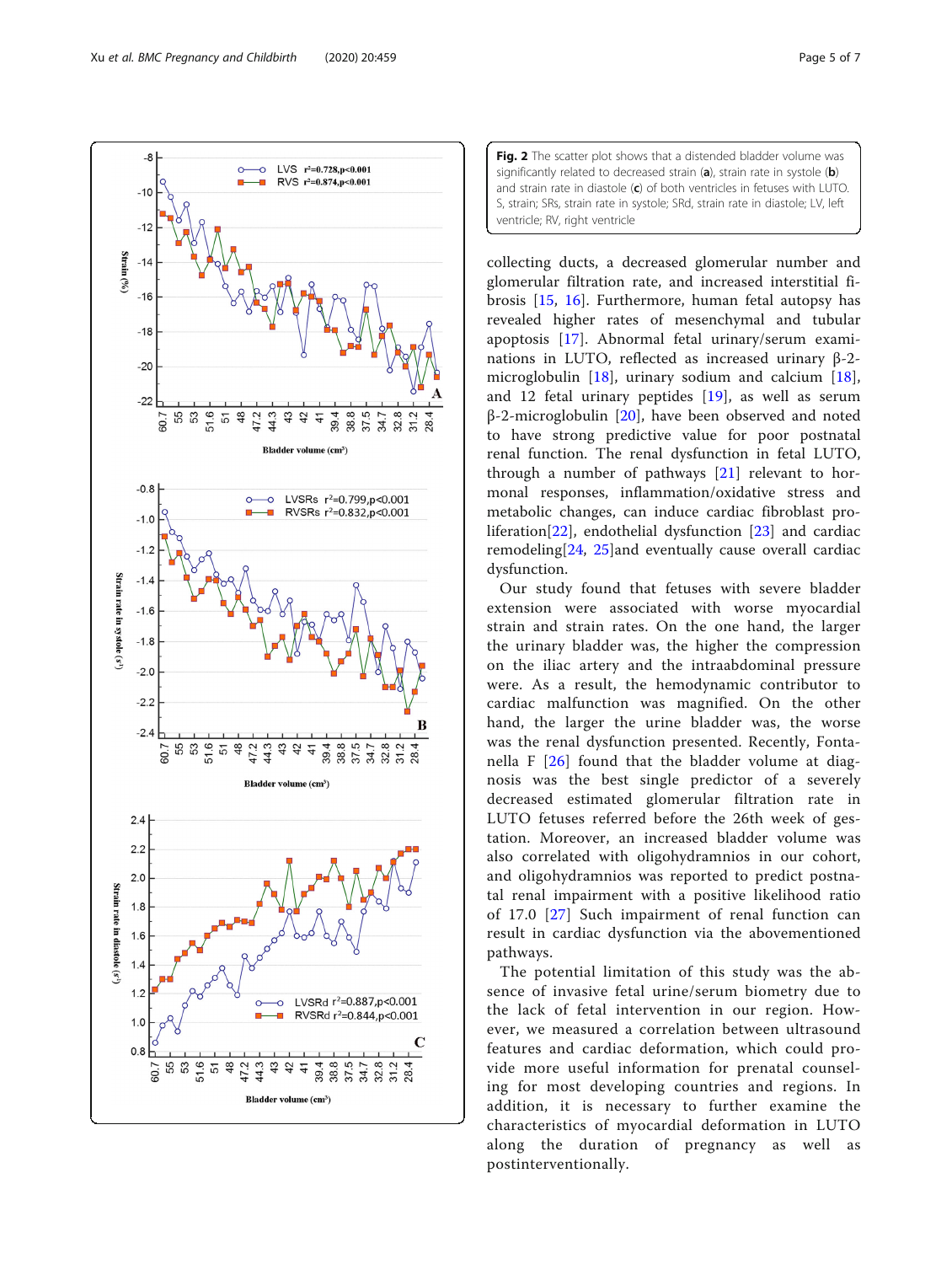# <span id="page-5-0"></span>Conclusions

In summary, the strain and strain rate of both ventricles were decreased in fetuses with isolated LUTO, and such cardiac dysfunction was correlated with the urinary bladder volume. Evaluating the myocardial deformation in fetal LUTO could provide information to help in parental counselling and intervention monitoring.

#### Abbreviations

LUTO: Lower urinary tract obstruction; S: Strain; SRs: Strain rate for systole; SRd: Strain rate for diastole

#### Acknowledgements

Not applicable.

#### Authors' contributions

"X.R performed collection and analyses data and drafted the paper. Z.J and Z.QC performed the fetal ultrasound. Z.S desinged this work and reivesed the paper. All authors read and approved the final manuscript.

#### Funding

This study was supported by the State Natural Sciences Foundation of China (nos. 81871372,81501497). The funding source had no involvement in study design, collection and interpretation of data, writing of paper, and decision to submit paper for publication.

#### Availability of data and materials

The datasets used and/or analysed during the current study are available from the corresponding author on reasonable request.

#### Ethics approval and consent to participate

Written informed consent was obtained from the parents, and this study was approved by the institutional review board at the Second Xiangya Hospital of Central South University.

#### Consent for publication

Written informed consent was obtained from the parents.

#### Competing interests

The authors declare that they have no competing interests.

#### Author details

<sup>1</sup>Department of Urology, The Second Xiangya Hospital, Central South University, 410011 Changsha, Hunan, China. <sup>2</sup>Department of Ultrasound Diagnosis, The Second Xiangya Hospital, Central South University, 139 Renmin Road (M), Hunan 410011 Changsha, China.

#### Received: 19 December 2019 Accepted: 3 August 2020 Published online: 12 August 2020

### References

- 1. Malin G, Tonks AM, Morris RK, Gardosi J, Kilby MD. Congenital lower urinary tract obstruction: a population-based epidemiological study. BJOG. 2012; 119:1455e64.
- 2. Robyr R, Benachi A, Daikha-Dahmane F, Martinovich J, Dumez Y, Ville Y. Correlation between ultrasound and anatomical findings in fetuses with lower urinary tract obstruction in the first half of pregnancy. Ultrasound Obstet Gynecol. 2005;25:478e82.
- 3. Fontanella F, Duin LK, Adama van Scheltema PN, Cohen-Overbeek TE, Pajkrt E, Bekker M, Willekes C, Bax CJ, Gracchi V, Oepkes D, Bilardo CM. Prenatal diagnosis of LUTO: improving diagnostic accuracy. Ultrasound Obstet Gynecol. 2018;52:739–43.
- 4. Freedman AL, Johnson MP, Gonzalez R. Fetal therapy for obstructive uropathy: past, present.future? Pediatr Nephrol. 2000;14:167e76.
- 5. Cheung KW, Morris RK. Kilby MD.Congenital urinary tract obstruction.Best Pract Res Clin Obstet Gynaecol 2019. doi: [https://doi.org/10.1016/j.bpobgyn.](https://doi.org/10.1016/j.bpobgyn.2019.01.003) [2019.01.003.](https://doi.org/10.1016/j.bpobgyn.2019.01.003)
- 6. Rychik J, McCann M, Tian Z, Bebbington M, Johnson MP. Fetal cardiovascular effects of lower urinary tract obstruction with giant bladder. Ultrasound Obstet Gynecol. 2010;36:682–6.
- 7. Cohen J, Levasseur S, Simpson L, Miller R, Freud L. Cardiac findings and hemodynamic changes associated with severe lower urinary tract obstruction in utero. Ultrasound Obstet Gynecol. 2019. doi[:https://doi.org/](https://doi.org/10.1002/uog.20271) [10.1002/uog.20271](https://doi.org/10.1002/uog.20271).
- 8. Graupner O, Enzensberger C, Götte M, Wolter A, Mueller V, Kawecki A, Weber S, Degenhardt J, Herrmann J, Axt-Fliedner R. Myocardial function in fetuses with lower urinary tract obstruction: Is there a cardiac remodeling effect due to renal damage? Prenat Diagn 2019. doi: [https://doi.org/10.](https://doi.org/10.1002/pd.5453) [1002/pd.5453](https://doi.org/10.1002/pd.5453). [Epub ahead of print].
- 9. Taghavi K, Sharpe C, Stringer MD. Fetal megacystis: a systematic review. J Pediatr Urol. 2017;13:7e15.
- 10. Campbell S, Wladimiroff JW, Dewhurst CJ. The antenatal measurement of fetal urine production. J Obstet Gynaecol Br Commonw. 1973;80: 680–6.
- 11. Rychik J, Ayres N, Cuneo B, Gotteiner N, Hornberger L, Spevak PJ, Van Der Veld M. American Society of Echocardiography guidelines and standards for performance of the fetal echocardiogram. J Am Soc Echocardiogr. 2004;17: 803–10.
- 12. Zeng S, Zhou J, Peng Q, Deng W, Zang M, Wang T, Zhou Q. Sustained Chronic Maternal Hyperoxygenation Increases Myocardial Deformation in Fetuses with a Small Aortic Isthmus at Risk for Coarctation. J Am Soc Echocardiogr. 2017;30:992–1000.
- 13. Peng QH, Zhou QC, Zeng S, Tian LQ, Zhang M, Tan Y, Pu DR. Evaluation of regional left ventricular longitudinal function in 151 normal fetuses using velocity vector imaging. Prenat Diagn. 2009;29:1149–55.
- 14. Ayan S, Roth JA, Freeman MR, Bride SH, Peters CA. Partial ureteral obstruction dysregulates the renal renin-angiotensin system in the fetal sheep kidney. Urology. 2001;58:301–6.
- 15. Chevalier RL, Thornhill BA, Chang AY, Cachat F, Lackey A. Recovery from release of ureteral obstruction in the rat: relationship to nephrogenesis. Kidney Int. 2002;61:2033–43.
- 16. Cachat F, Lange-Sperandio B, Chang AY, Kiley SC, Thornhill BA, Forbes MS, Chevalier RL. Ureteral obstruction in neonatal mice elicits segmentspecific tubular cell responses leading to nephron loss. Kidney Int. 2003; 63:564–75.
- 17. Poucell-Hatton S, Huang M, Bannykh S, Benirschke K, Masliah E. Fetal obstructive uropathy: patterns of renal pathology. Pediatr Dev Pathol. 2000; 3:223–31.
- 18. Abdennadher W, Chalouhi G, Dreux S, Rosenblatt J, Favre R, Guimiot F, Salomon LJ, Oury JF, Ville Y. Muller.Fetal urine biochemistry at 13–23 weeks of gestation in lower urinary tract obstruction: criteriafor in-utero treatment. Ultrasound Obstet Gynecol. 2015;46:306–11.
- 19. Klein J, Lacroix C, Caubet C, Siwy J, Z¨ urbig P, Dakna M, Muller F, Breuil B, Stalmach A, Mullen W, Mischak H, Bandin F, Monsarrat B, Bascands JL, Decramer S, Schanstra JP. Fetal urine peptides to predict postnatal outcome of renal disease in fetuses with posterior urethral valves (PUV). Sci Transl. 2013;5:198ra106.
- 20. Berry SM, Lecolier B, Smith RS, Bercau G, Dombrowski MP, Puder KS, Kithier K, Bidat L, Johnson MP, Cotton DB. Predictive value of fetal serum β2 microglobulin for neonatal renal function. Lancet. 1995;345:1277–8.
- 21. Schefold JC, Filippatos G, Hasenfuss G, Anker SD, von Haehling S. Heart failure and kidney dysfunction: epidemiology, mechanisms and management. Nat Rev Nephrol. 2016;12:610–23.
- 22. Sharma UC, Pokharel S, van Brakel TJ, van Berlo JH, Cleutjens JP, Schroen B, André S, Crijns HJ, Gabius HJ, Maessen J, Pinto YM. Galectin-3 marks activated macrophages in failure-prone hypertrophied hearts and contributes to cardiac dysfunction. Circulation. 2004;110:3121–8.
- 23. Vaziri ND, Dicus M, Ho ND, Boroujerdi-Rad L, Sindhu RK. Oxidative stress and dysregulation of superoxide dismutase and NADPH oxidase in renal insufficiency. Kidney Int. 2003;63:179–85.
- 24. Levin A, Thompson CR, Ethier J, Carlisle EJ, Tobe S, Mendelssohn D, Burgess E, Jindal K, Barrett B, Singer J, Djurdjev O. Left ventricular mass index increase in early renal disease: impact of decline in hemoglobin. Am J Kidney Dis. 1999;34:125–34.
- 25. Achinger SG, Ayus JC. Left ventricular hypertrophy: is hyperphosphatemia among dialysis patients a risk factor?J. Am Soc Nephrol. 2006;17:255-61.
- 26. Fontanella F, van Scheltema PNA, Duin L, Cohen-Overbeek TE, Pajkrt E, Bekker MN, Willekes C, Oepkes D, Bilardo CM. Antenatal staging of